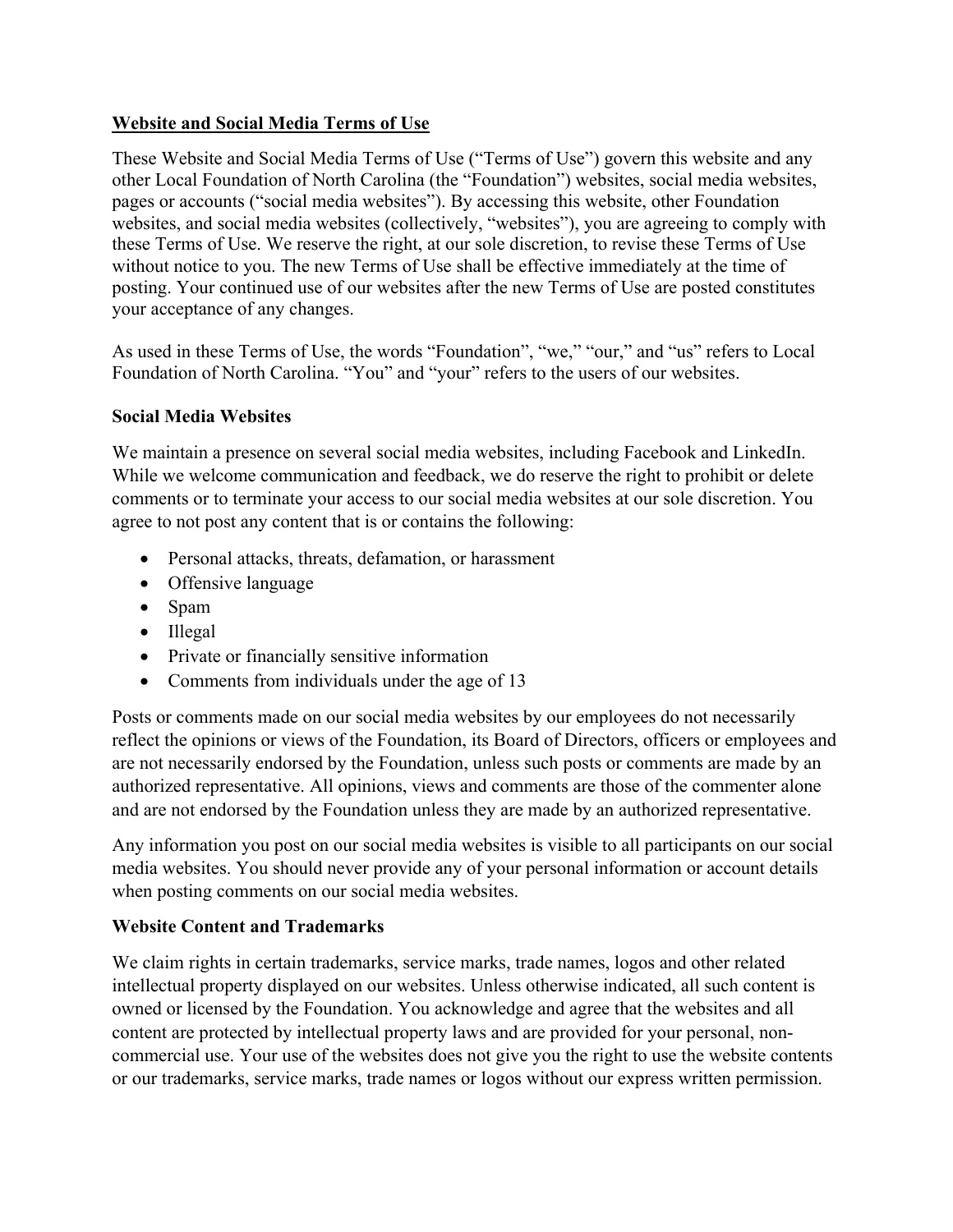We may also display trademarks belonging to third parties on our websites. Trademarks not belonging to the Foundation that appear on our websites are the property of their respective owners.

#### **Disclaimer**

 The materials and content provided on our websites is for informational purposes only. All materials and content on our websites are provided "as is" and "as available." The Foundation property or other violation of rights. makes no warranties or representations as to the completeness, accuracy, reliability, timeliness or likely results of the content, materials or information on our websites or relating to such content, materials or information on any sites linked to our websites. Additionally, the Foundation makes no representations, warranties or guarantees that websites will be continuously available, without interruption, secure or error free. The Foundation makes no warranties, express or implied, regarding merchantability, fitness for a particular purpose, or non-infringement of intellectual

## **Limitations**

 Under no circumstances will the Foundation or our officers, employees or agents be liable to you on websites, including any errors or omissions; any person's reliance on or use of such content or materials; the unavailability of any content or materials; or any viruses, malware or software Use, the use or performance of the websites and its services or the content, materials or or to anyone else for any loss, injury, damages or claim of any kind for: any content or materials errors or failures that may be found to exist in the websites. In no event shall the Foundation or our Board of Directors, officers, employees or agents be liable for any damages resulting from loss of data, loss of use, loss of profits or for any indirect, consequential, special or exemplary damages of any kind, under any theory of liability, arising out of or related to these Terms of information provided on the websites.

## **Links to External Sites**

 We may provide links to additional resources through our websites to external sites operated by entities other than the Foundation. If you use a link to access a third-party site, you do so at your third-party site. The Foundation has not reviewed the content of the third-party sites and is not or endorsement as to the contents, materials or information appearing on the site or any of the own risk and it is your responsibility to understand the security and privacy practices of such responsible for the contents of any such site. The Foundation makes no warranty, representation products or services described at the third-party site. The inclusion of a link to a third-party site does not imply endorsement by the Foundation.

## **Privacy**

 our websites, we follow the policies summarized in our Privacy Policy, which is linked at the Your use of the Foundation's websites constitutes your consent to the Foundation's use of information obtained through your website visits. With respect to information collected through bottom of our homepage. When visiting any social media websites, you are subject to the terms and privacy policies of such third-party hosts.